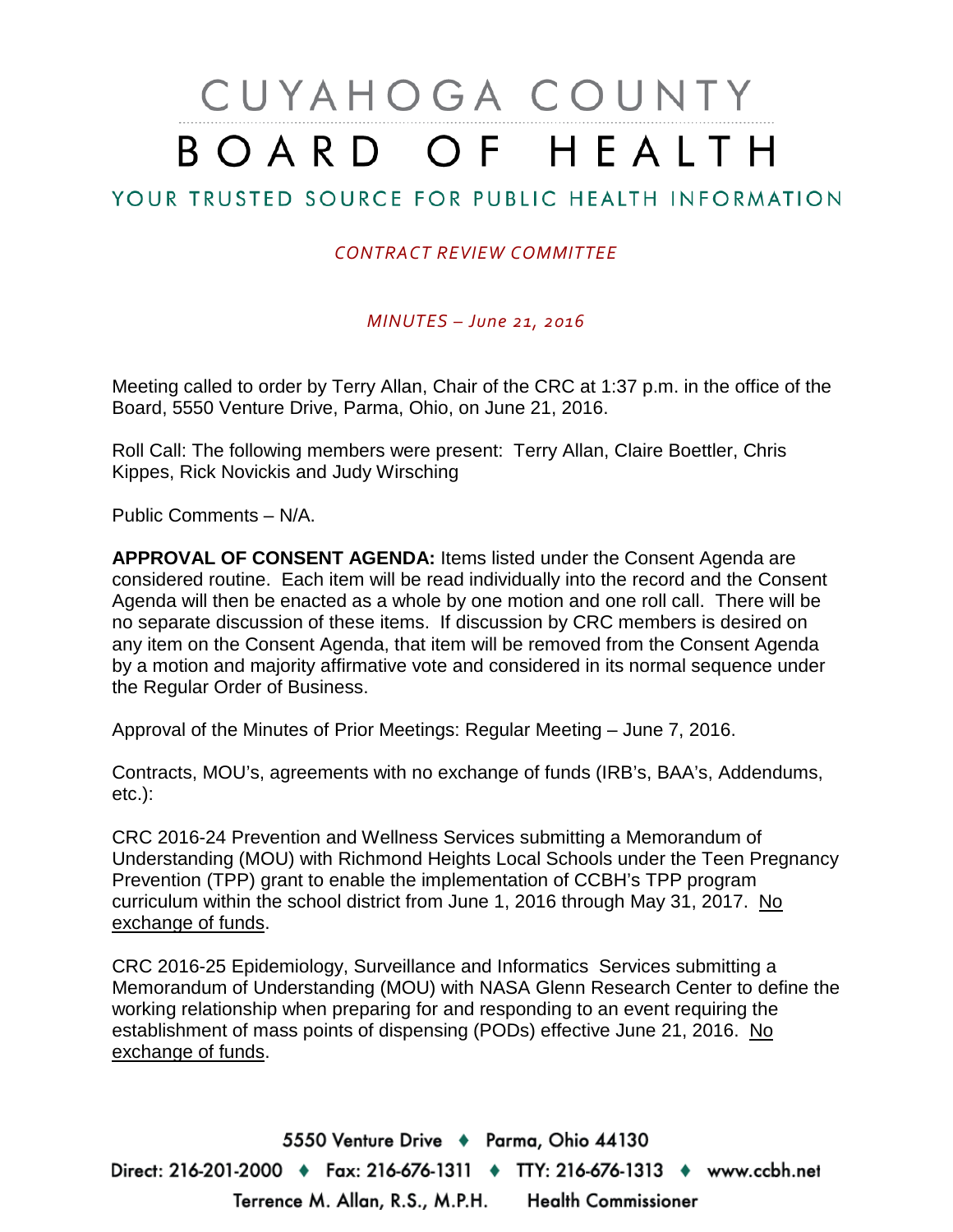It was moved by Claire Boettler, seconded by Chris Kippes, that the consent agenda, including the minutes of the June 7, 2016 Regular CRC meeting be approved:

The Secretary called the roll:

Ayes: Terry Allan, Claire Boettler, Chris Kippes, Rick Novickis and Judy Wirsching

#### **CONTRACTS AND AWARDS:**

Tabled Items

None

New Items For Review

Bid/Quote Openings

Lead program contract recommendations presented by: Stephanie McConoughey

It was moved by Rick Novickis, seconded by Judy Wirsching that the following quote (CRC 2016-26) for 1581 & 1583 Larchmont Ave. Up & Down, Lakewood, OH 44107 be accepted as the lowest and best, and a contract be awarded to Green Home Solutions in the amount of \$17,700.00 (ref. enclosed).

The Secretary called the roll:

Ayes: Terry Allan, Claire Boettler, Chris Kippes, Rick Novickis and Judy Wirsching

Expenditures: Contracts up to \$25,000

It was moved by Chris Kippes, seconded by Claire Boettler that the contract (CRC 2016-27) to the contract with Radio One under the Racial and Ethnic Approaches to Community Health (REACH) grant for advertising services from July 4, 2016 through September 11, 2016 in the amount of \$14,500.00 be approved.

Presented by: Nichelle Shaw

Purpose: To implement a radio ad campaign that will be run on stations that reach the targeted population of the REACH grant to promote HIP-Cuyahoga and encourage participation in the HIP-Cuyahoga Community Day event being held in September 2016.

Funding Source: 100% reimbursable through the FY2016 REACH grant.

The Secretary called the roll:

5550 Venture Drive + Parma, Ohio 44130 Direct: 216-201-2000 ♦ Fax: 216-676-1311 ♦ TTY: 216-676-1313 ♦ www.ccbh.net Terrence M. Allan, R.S., M.P.H. **Health Commissioner**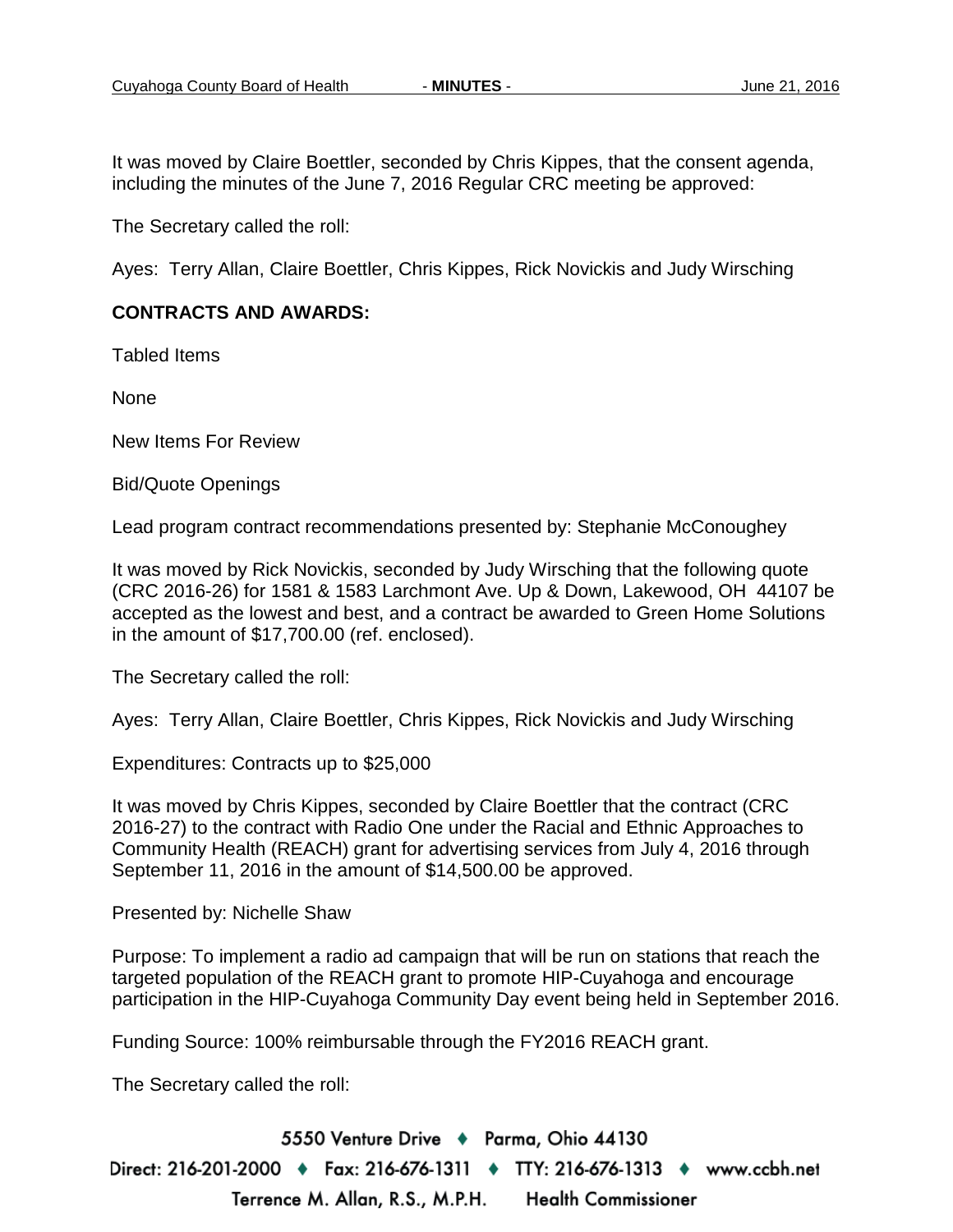Ayes: Terry Allan, Claire Boettler, Chris Kippes, Rick Novickis and Judy Wirsching

It was moved by Judy Wirsching, seconded by Rick Novickis that the addendum (CRC 2016-28) to the contract with Case Western Reserve University (CWRU) (Resolution 2015-123) under the Child and Family Health Services (CFHS) grant to extend the contract period from June 30, 2016 to September 30, 2016 and increase the amount paid to CWRU from \$90,000.00 to \$112,500.00 be approved.

Presented by: Alison Patrick

Purpose: For the continuation of grant deliverables through the extension period funded by ODH for the FY2016 CFHS grant year that was Board approved on April 27, 2016.

Funding Source: 100% reimbursable through the FY2016 CFHS grant.

The Secretary called the roll:

Ayes: Terry Allan, Claire Boettler, Chris Kippes, Rick Novickis and Judy Wirsching

It was moved by Claire Boettler, seconded by Chris Kippes that the addendum (CRC 2016-29) to the contract with Muquit Sabur (Resolution 2015-161) under the Prevent Premature Fatherhood (PPF) grant to decrease the amount paid to Muquit Sabur from \$2,000.00 to \$1,750.00 be approved.

Presented by: Brandy Eaton

Purpose: To reduce the contract amount by the fee for facilitation of one (1) educational session with youth under the current PPF grant cycle.

Funding Source: 100% reimbursable through the FY2016 PPF grant.

The Secretary called the roll:

Ayes: Terry Allan, Claire Boettler, Chris Kippes, Rick Novickis and Judy Wirsching

It was moved by Claire Boettler, seconded by Judy Wirsching that the addendum (CRC 2016-30) to the contract with K Seidman Consulting, LLC (Resolution 2015-163) under the FY14 Urban Area Security Initiative (UASI) grant to decrease the amount paid to K Seidman Consulting, LLC from \$20,000.00 to \$9,412.50 be approved.

Presented by: Chris Kippes

Purpose: Decrease in contract amount is due to the reconciliation of estimated hours to actual hours contributed to functional needs planning.

5550 Venture Drive + Parma, Ohio 44130 Direct: 216-201-2000 ♦ Fax: 216-676-1311 ♦ TTY: 216-676-1313 ♦ www.ccbh.net Terrence M. Allan, R.S., M.P.H. **Health Commissioner**